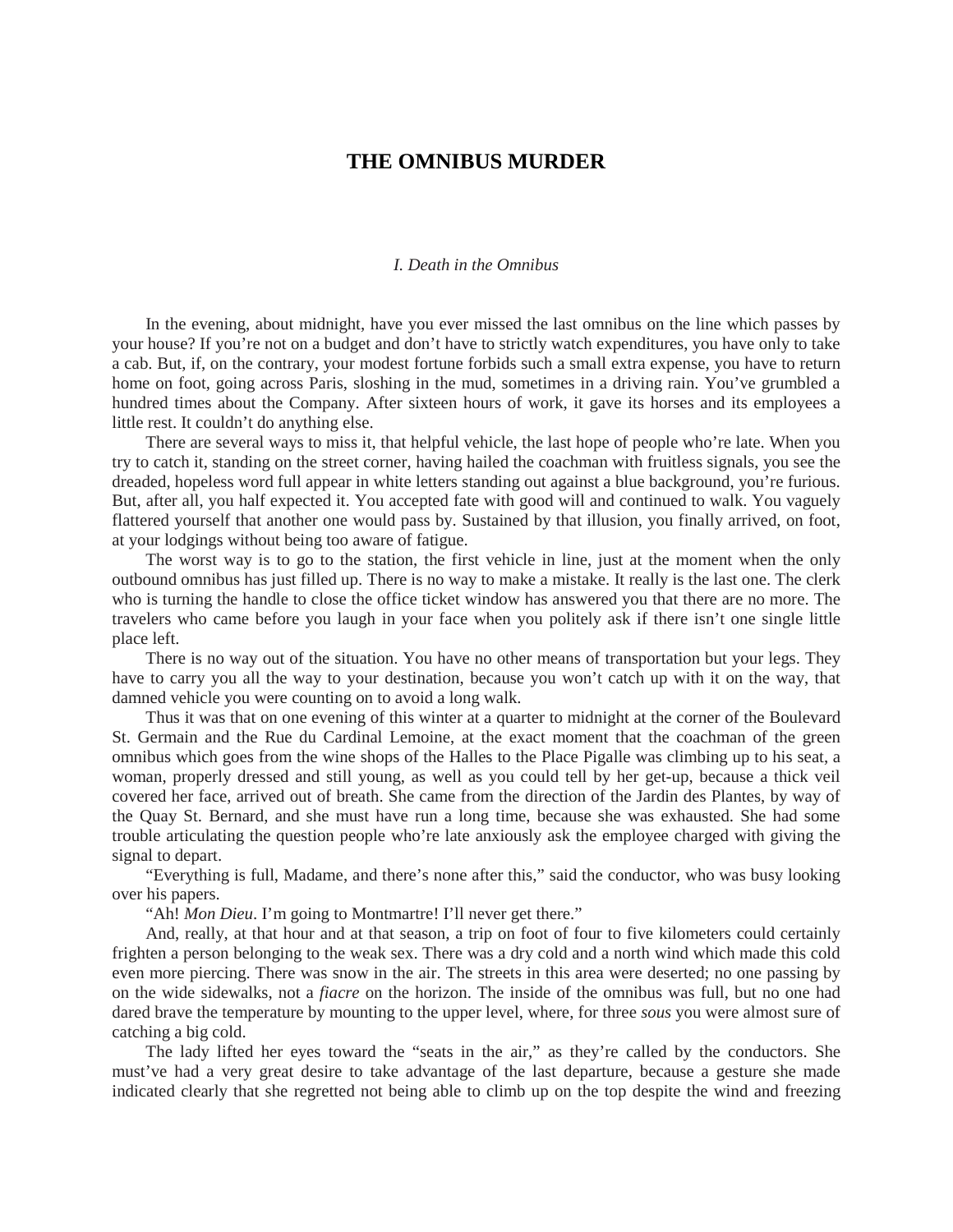temperature. Then, knowing that such a climb is not permitted to ladies, and that the employees did not compromise with the rules, she stuck her head into the long carriage where there was no longer room for her. Probably she wasn't without hope of making some gallant traveler take pity on her situation and give over his right as first occupant of a seat. There was a very faint chance, because there was hardly anyone but women travelers. Women don't willingly give up a privilege. However, she had the much unexpected good fortune to interest someone in her fate. A gentleman seated at the back got up and slipped toward the exit door.

"Get in, Madame," he said, jumping lightly to the pavement.

"Oh! Monsieur! You're too good. I can't take advantage of your kindness," exclaimed the woman.

"Not at all! Not at all! Don't give it a thought. I'm going to get myself installed up on top. It's not warm, but I have thick skin."

"Truly, Monsieur, I don't know how to thank you."

"It's nothing. It's not worth mentioning."

"Let's go, Madame, let's go, please," said the employee. "We're leaving."

The lady already had her foot on the step. She didn't need to be asked any more; but instead of relying on the conductor for the step up, she accepted the help graciously offered her by the man who had just rendered her a service. She put her hand in his, and perhaps left it there a few seconds more than was necessary. That was certainly the least she could do for such a polite gentleman. This contact wasn't at all compromising. Both of them wore gloves. They were wearing heavy fur-lined gloves with a leather exterior.

However, the gentleman who had just given up his seat was neither handsome nor young. He could have been forty years old and even more. His mustache and his sideburns cut in the military fashion were very heavily grey. He was wearing a loose-fitting overcoat made by a cheap tailor and a derby hat of hard felt, the hat of an independent man who made no effort to follow the fashion. He had, in addition, rather regular, but hard, features, as if carved out with hatchet strokes.

He climbed to the top of the bus with remarkable agility, and he took a position at the entrance on the first seat, very near the exit stairs. While he was getting himself situated there, raising the collar of his overcoat, the woman he had just helped slid into the vacated seat at the back of the omnibus, on the right, between an old woman totally covered with a wool hood and a young girl very simply dressed. Further on, against the back window, there was an old gossip in a bonnet that should have paid for two because she literally overflowed on her neighbor to the left.

Across was seated a man, the only one in the vehicle: a tall boy, thin and brunet with lively eyes and a smiling mouth, the true head of an artist, but a successful artist. He had neither the slovenly dress nor the aggressive behavior of the young art students who haunt the brasseries of the outlying boulevard. The other travelers belonged to the different categories of those who take the omnibus, middle class women returning home after an evening spent at the home of relatives living at the other end of Paris, mothers carrying a child wrapped in a blanket, women returning from night work, collapsing with sleep.

The heavy vehicle moved off. The silver bell rang sixteen times for the interior and once for the upper deck. The conductor called for ticket payment, and the *sous* passed from hand to hand. The tall brunet began to examine the travel companions that chance had given him. He found only two there that were worth his trouble to study their face and their appearance, and those two were exactly across from him. He hadn't forgotten anything of the little scene that had preceded the departure. To do him justice, he was about to offer his seat when the man in the derby hat had stood to give up his. He had certainly noticed the hand squeeze exchanged between the lady and the kind gentleman. He told himself that could be the beginning of an affair, and, if he couldn't hope to see the end of it, he promised himself to at least observe the incidents which might happen during the trip. It already seemed to him that the two people of this traveling drama formed a rather badly contrasting couple. The woman, who had agreed a little too quickly to become indebted to an unknown man, evidently wasn't from the same social class as her second-hand knight, because her dress was almost elegant. She seemed to have a pretty figure and her eyes shone through the dark blonde veil that she stubbornly refused to lift. It didn't take anything more for an inquisitive mind to occupy itself with her, and the artist seated in front of that mysterious person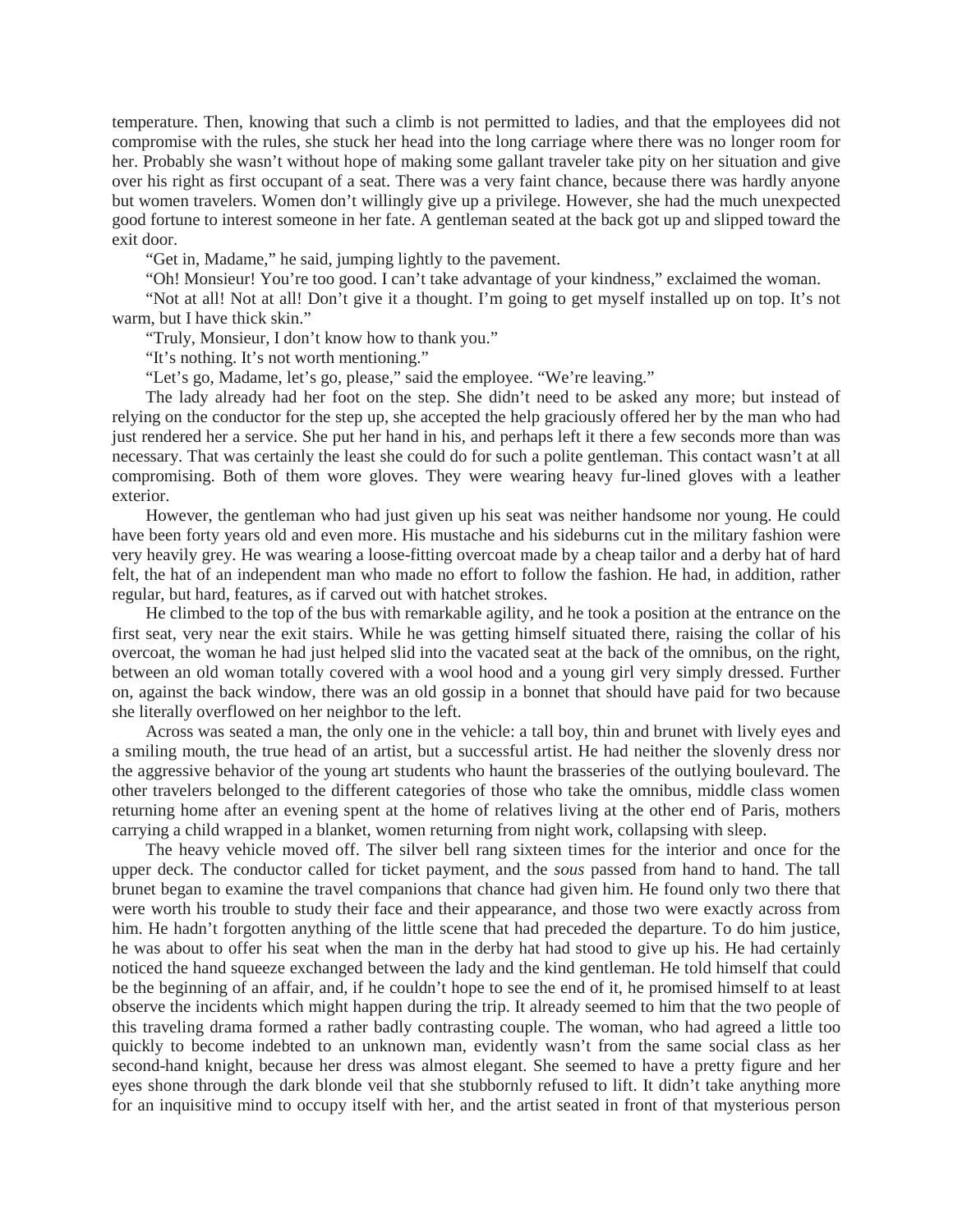had an inquisitive mind.

He divided his attention between the veiled lady and the young woman seated beside her. That person also had lowered the veil attached to her maroon velvet cap, and one could hardly see anything but the lower part of her face, a dimpled chin with a somewhat wide mouth, but with a very clean outline, and pale cheeks of a lusterless pallor.

*"A Spanish complexion,"* the tall brunet said to himself. *"I'm sure she's charming. What a pity the cold keeps her from showing the tip of her nose. However little the thermometer descends, they all now have the mania to mask themselves when they go out. When you want to meet a pretty face you have to wait for summer. Still, if there was light in this devil of an omnibus, but one of the lanterns is out and the other is smoking like a tallow candle burned out. You can't see a thing. We're in a rolling cave. You could commit crimes here that nobody would know about."* 

Continuing to observe, the tall brunet recognized that the young girl couldn't be rich. In the middle of January she was wearing a little short coat without sleeves, called *une visite,* of a black material so thin and so worn out that you froze just looking at it, an alpaca dress, Corinth grape-colored, that long wear had made shiny. She was hiding her hands in a skimpy muff which had lost some of its outside cover, a muff that in the past must have been bought for a twelve-year-old girl.

*"Who is she? Where does she come from? Where is she going?"* the young man wondered. *"And why is the woman sitting next to her looking at her out of the corner of her eyes. Does she know her? No, because she's not speaking to her."* 

However, the omnibus had made good time. It was now rolling along the Pont Neuf, and the coachman, who was in a hurry to finish his day, whipped up his horses to a fast trot up the incline which descends toward the Quai du Louvre. Public transportation vehicles don't have such good suspension as the eight-spring *calèches*, and this sudden movement had the effect of greatly bouncing the travelers about. The young woman was thrown against her neighbor, the one last arrived, and clung to her arm, uttering a weak cry that was followed by a deep sigh.

"Lean against me, if you aren't feeling well, Mademoiselle," said the veiled lady.

The other woman didn't answer, but she let herself fall on the shoulder of the compassionate woman who offered to support her.

"That young woman is not well," exclaimed the tall brunet man. "The bus must stop, and I'm going..."

"Not at all, Monsieur; she's sleeping," the veiled lady said calmly.

"Pardon! I thought..."

"She was already sleeping when the jolts suddenly woke her up. But she's already going back to sleep. Let's let her rest."

"Leaning on you, Madame! Aren't you afraid..."

"That she'll tire me? Oh! Not at all. And she won't fall, I'll answer for it, because I'm going to hold on to her," continued the lady, passing her right arm around the sleeping girl.

The tall brunet man bowed without insisting. He had good manners and he thought he had already done too much in getting mixed up in what didn't concern him.

"Young girls today, they're pitiful," the fat woman in the bonnet said between her teeth. ''Me, I've pushed my cart all evening selling oranges, and, if it was necessary, I still have legs strong enough to climb on foot right to the top of Montmartre. Ah! If that girl there was going dancing at the *Boule Noir* or at the *Elysée*, that would wake her up. But to go home to mama, *bernique*! There isn't anybody who can do that anymore."

She didn't get any reaction to her comments. The young girl she was talking about didn't move at all. The neighbor whose shoulder served as her pillow pretended not to have heard, and the artist, seated in front of the two women, didn't say a word, although he really wanted to rebuke that badly informed old gossip somewhat sharply.

He began to observe again and he was almost softened when he saw the veiled lady gently take hold of the naked hands of the sleeping girl and put them back in the worn muff that poor girl carried tied to her shoulder by a frayed string.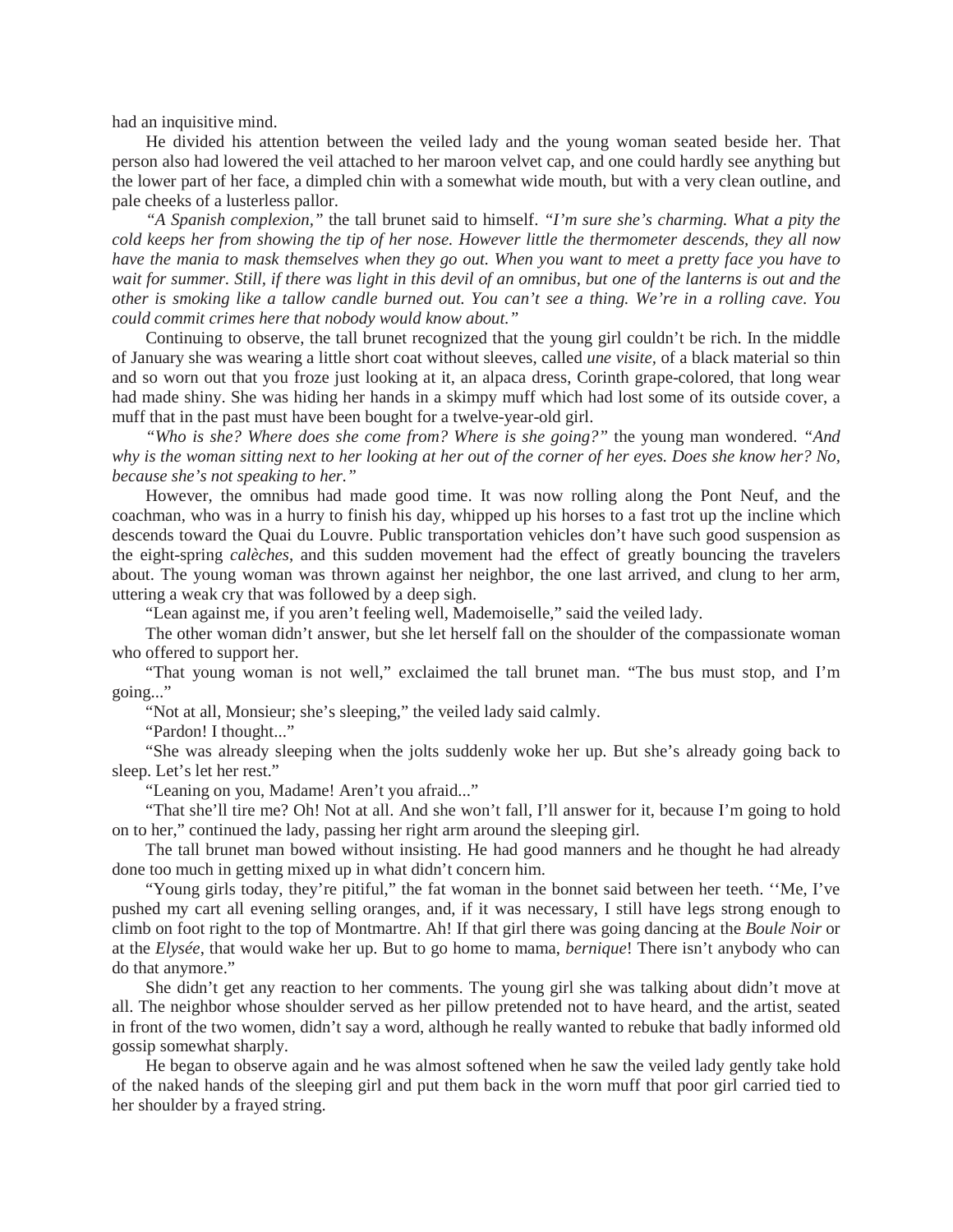*"A mother couldn't have taken better care of her child,"* he thought. *And me, who took that excellent woman for someone trying to start an affair. Why? I wonder. Because she accepted a gentleman's seat? Because she thanked him by letting him squeeze the tips of her fingers? Well, that's what the gallant man got for his politeness and maybe a chest cold, because he must be freezing up there. So much for that. I'd really like to see the face of that girl who's sleeping so soundly. The lines at the bottom of the face are perfect. She must not be rolling in gold, that little girl, to judge by her clothes. I would bet she would willingly consent to a head pose. If she stops on the way, I'll amuse myself by following her. But as we get off, if she goes as far as the Place Pigalle, I'll suggest to her that she sit for me some time. Let's hope she opens her eyes before the end of the ride."* 

The omnibus was still traveling at a speed which would put *fiacres* to shame. The two vigorous Percheron horses pulling it outdistanced all the nags that those who rent vehicles on the street harness up as soon as the sun goes down. When no passenger is pulling the bell to get off they go even faster. The coachman, who doesn't have to hold them back to let someone descend, pushes them as much as he can. He hardly halts at the required stops. There was no one to pick up on the Rue du Louvre; nobody either at the office on the Rue Croix-des Petits-Champs. But the Place de la Bourse there was some change. Three women seated at the entrance of the vehicle were replaced by a middle-class family, a father, a mother, and a little boy. But the travelers at the back didn't budge.

The young girl was still sleeping, leaning against her charitable neighbor. The woman who sold oranges had finally dozed off. Some other women were dozing too. After the station on the Rue de Chateaudun, when the team, reinforced by a third horse, began to climb the hard side of the Rue des Martyrs, the inside of the omnibus resembled a dormitory. The massive machine was rolling along like a ship balanced on a swell. It rocked the passengers so gently that almost all of them, little by little, let their head nod and closed their eyes. There was hardly anyone but the tall brunet who was sitting upright. The conductor walked up and down to stretch his legs and the coachman cracked his whip to get warm.

At the last third of the ascent, the fat gossip woke up with a start, and shouted that she wanted to get off. The spot was not convenient to stop because the slope is so steep that the horses slide and go backwards as soon as they stop going forward. Women who insist on putting their feet on the ground before getting to the top of the escarpment must have the conductor's help. This is what the obese woman did, not without grumbling, using not very gracious words to the good employee who didn't come quickly enough to catch her in his arms. She rushed toward the exit, crushing her neighbors' toes. When she had touched the pavement she started to yell out that she had gotten off too soon, that she should have waited until the Avenue Trudaine because she lived on the Clignancourt carriageway, and 100 other recriminations which didn't move anyone.

However, she decided to walk and the omnibus, which was almost at the top, continued its climb.

At this moment, the artist, who was still thinking about the two women seated in front of him, was brusquely distracted from his reverie by a noise which came from the top of the omnibus, the noise of three boot heel taps, three successive vigorous blows separated by a short interval.

*"Well!"* he said to himself, *"that's the traveler on the upper deck who's giving foot signals like a master at arms. It seems he's still there. There's one that ten degrees below zero doesn't bother. Ah! But he's had enough because he's deciding to come down."* 

In fact, the boots which had just brought about this rumbling appeared on the upper stairway, the legs followed, then the torso, and finally the man, after having thrown a rapid glance into the inside of the omnibus, jumped down to the pavement. The painter, who had watched these movements, saw him walk away hurriedly down the Rue de la Tour-d'Auvergne.

*"So,"* he thought, *"That good man with such heavy boots doesn't have the intention that I thought he had. I was supposing that he'd wait at the exit for the lady who'd accepted his seat and that he'd almost try to make her accept his arm. Not at all. He's going quietly away, alone. He's right, because that lady doesn't seem to me to be in the mood to become friendly with gentlemen of his type.* 

While he was holding this judicious discourse with himself, the omnibus reached the point where the Rue des Martyrs crosses two other very busy streets, the Rue de Laval on the left, and the Rue Condorcet on the right. It always stops there in order to unhitch the extra horse, and also because on that stretch of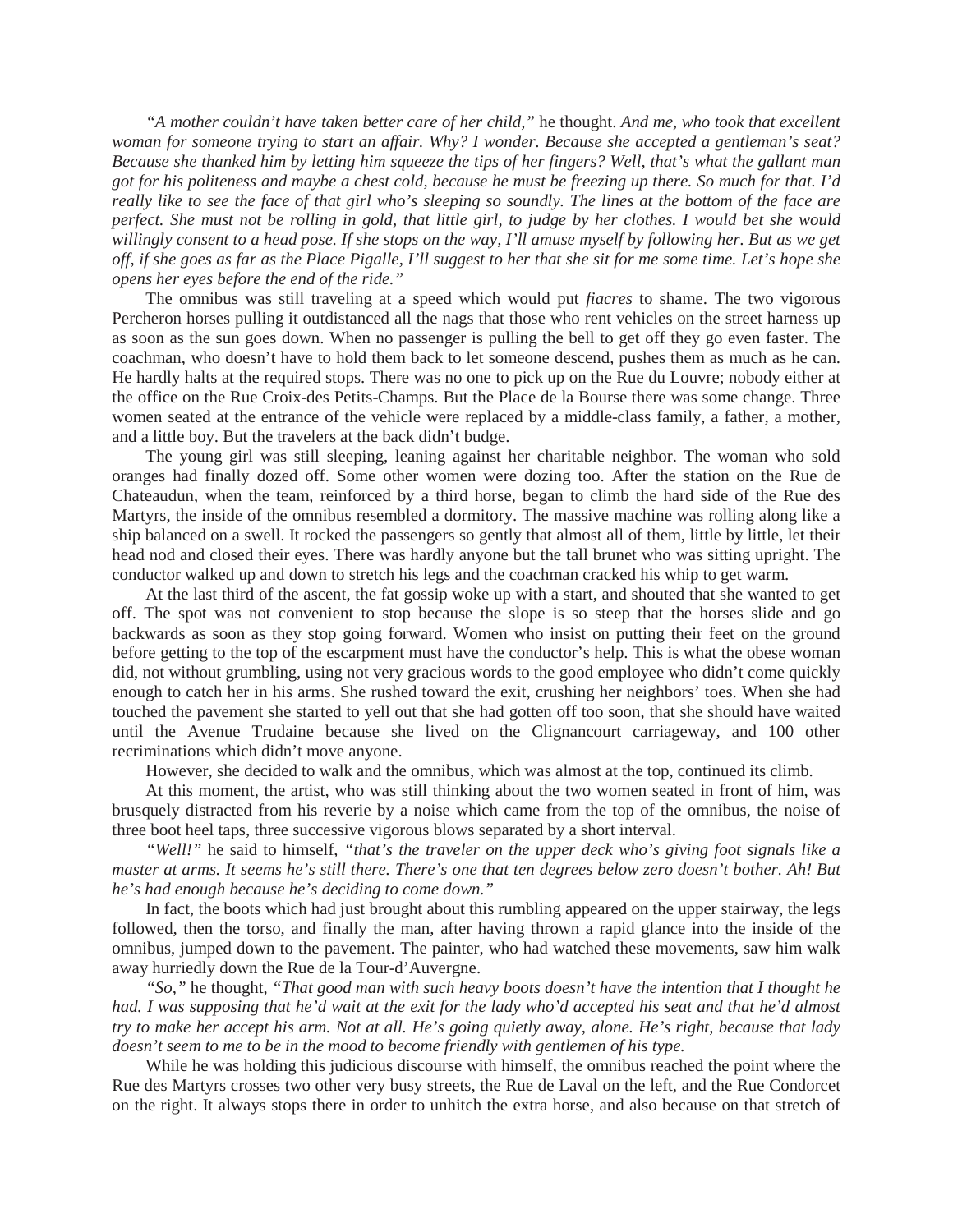the line, it often happens that the carriage empties. The male travelers, and above all the female travelers, get off en masse. And that evening it was exactly the same. Almost all the women stood up at the same time, and it was a question of who would get out first. There was such a general and complete rush to the outside that no one remained in the interior but the tall brunet and the two women seated in front of him. Still, the woman supporting the sleeping girl seemed to be getting ready to leave also.

"Monsieur," she said quickly, "That poor child that was leaning on me is having such a good sleep. I would reproach myself if I woke her. However, I have to get off. I live near here and it's late. Do I dare ask you to take my place in my function as an altar of rest?"

"With the greatest pleasure," answered the young man, sitting down in the seat the fat orange merchant had just left.

"Wait just a moment, please," cried out the charitable lady to the conductor, who was about to give the signal to depart.

At the same time she lifted, with infinite precautions, the head of the young girl who was leaning on her shoulder. She placed it gently on the shoulder of the tall brunet, ready to receive it. The sleeping girl let this be done without giving a sign of life and collapsed so completely that the neighbor to whom she was confided thought it necessary to hold her by the waist.

"I thank you, sir," said the veiled lady. "I don't like to leave her alone, but since you're going to the end of the line, I can leave her. If you could take her right to the door of the house where she's going, you'll surely do a good deed, because, at this hour this neighborhood is dangerous for a young girl."

And without waiting for an answer from the man to whom she directed the request, she slid rapidly out of the omnibus, which had just started up the Rue de Laval. The conductor was leaning in the corner, at the entry to the vehicle, above the ticket meter, and he was busy verifying, by the fleeting gas light, the last checks on his list. The painter remained then completely alone with the beautiful sleeper. No one could have kept him from saying sweet things to her or asking her to sit for a portrait, but to do that, it was first necessary to wake her, and he wanted to behave properly. He pulled her discretely against his chest and he hoped that increasing that decent pressure a little he would manage to bring her out of her torpor. He was wrong. In vain he pressed a little more. His hand couldn't feel the heartbeat of that child, who, nevertheless, must not have been, accustomed to letting herself be hugged in this way. Then the thought came to this bad boy that she was not so much asleep as she wanted to appear, that she wouldn't ask anything better than to become obligated to him. He was a Parisian. He had experience and intuition. So he believed very little in the virtue of young girls who get in omnibuses all alone at a quarter to midnight, and who go, at that untimely hour, toward the outside boulevards.

He wanted to know how he should act. He leaned forward a little to see the face of that stubbornly sleeping girl up close. But the last lantern, the one that had been sputtering since the departure, had finally gone out, and the interior of the vehicle was plunged in complete darkness. He leaned forward close enough to almost touch the young girl's face. He saw that she was pale as alabaster and that no breath was coming out of her partially open mouth. He took one of her hands which had remained in the muff, and he found that hand was icy.

"She has fainted," he murmured. "She needs help."

And he called the conductor, who answered him without moving.

"We're coming to the station. It's not worth stopping for such a small thing."

In fact, driven rapidly by a coachman in a hurry to go to bed and by horses that smelled the stable, the omnibus has gone down the Rue Frochot in a wink and was coming into the Place Pigalle. Frightened, the young man tried to lift the unfortunate child who had collapsed in his arms, but she fell back, inert, and only then did he understand that life had flown out of that poor body.

"Here we are, Monsieur," said the conductor, who took them for two lovers. "I'm very sorry to wake your lady. But we don't go any further. You have to get off, unless she wants to sleep in the carriage."

"It's in the grave where she'll sleep," the tall brunet called out to him. "Don't you see that she's dead?"

"So! You're joking to amuse yourself. Well, there, really, that isn't lucky, you know, that kind of joke. You should never laugh about death!"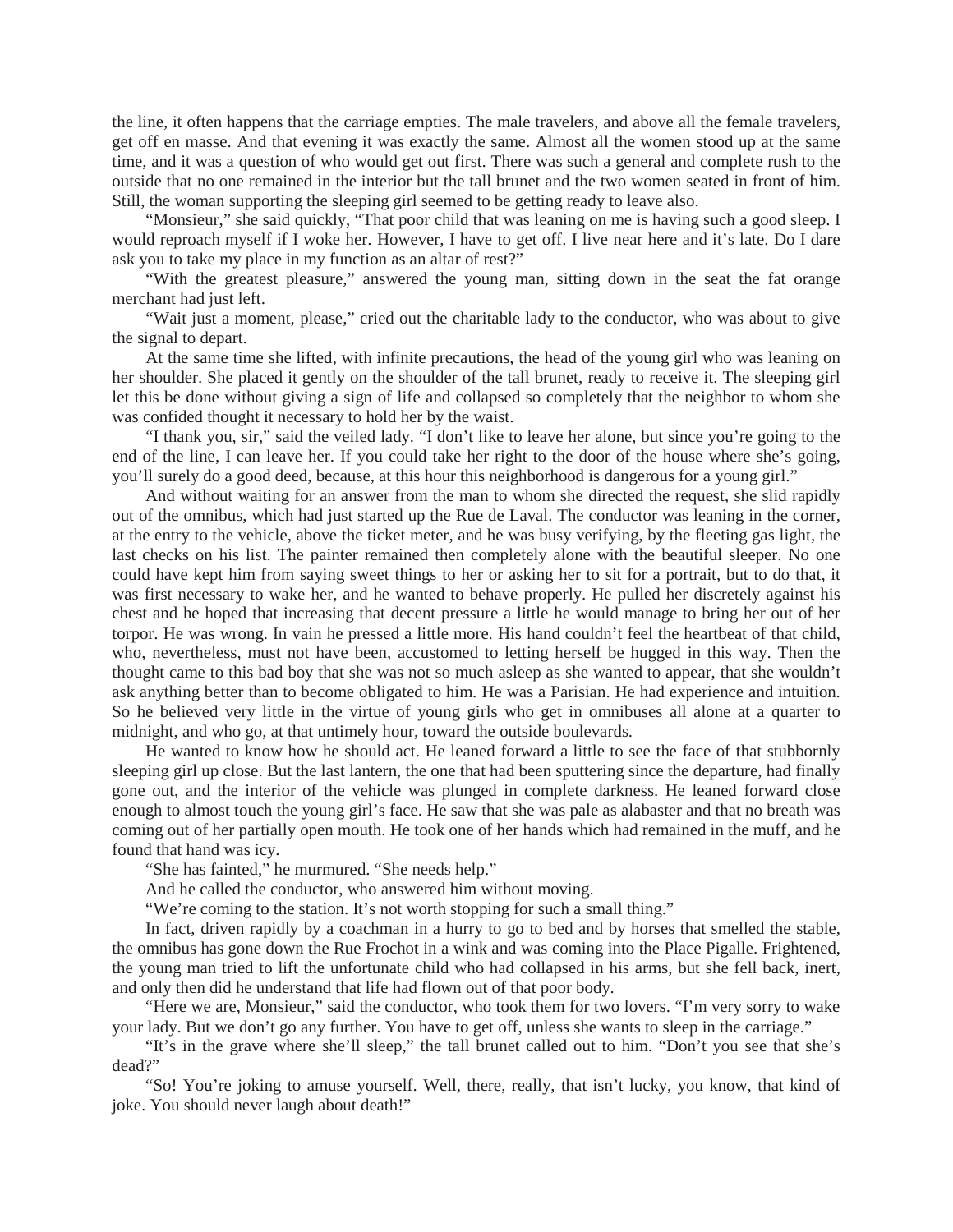"I have no desire to laugh. I tell you that woman has flesh as cold as marble, and she's no longer breathing. Come help me get her out of the omnibus. I can't carry her by myself."

"She shouldn't be very heavy. Nevertheless, if she's really sick, I'm going to give you a hand. We can't leave her there, that's for sure."

With that conclusion, the conductor grudgingly decided to get into the vehicle, where the tall brunet was doing his best to support the unfortunate child. The employee got in also and with the three of them they had no trouble lifting the frail body. The station waiting room hadn't yet closed. They carried her there and stretched her out on a bench. With a trembling hand, the young man lifted the veil which hid half of the dead girl's face. She was wonderfully beautiful, with the true face of a Raphael virgin. Her large black eyes no longer had any luster, but they were still open and her contracted features expressed an unspeakable pain. She must have suffered horribly.

"It really is true that she's passed on," murmured the conductor.

"During the trip! And you didn't notice it?" exclaimed the employee.

"No, and the lady sitting next to her didn't see anything either. That's strange, but that's how it was." "Apoplexy, then…or it could be something gave way in her chest. "

"As for me, I think someone killed her," said the tall brunet.

"Killed!" repeated the conductor, "what do you mean! There's not a drop of blood on her."

"And then," added the employee, "if someone had struck her in the carriage, the other travelers would certainly have seen it."

"She's eighteen years old, at most. At that age you don't die suddenly," said the young man.

"Are you a doctor?"

"No, but,…"

"Well, then, you don't know any more about it than we do. And instead of useless talking, you should go look for the police. We can't keep a dead woman in the office."

"There're two of them coming."

And in fact, two policemen making their rounds were approaching with measured steps. The employee called to them and they came forward without very much haste, because they thought the case was hardly worth getting in a hurry. And when they saw what it was about, they were not unusually upset. They let the conductor tell them about the situation, and the older of the two gravely pronounced that these sorts of accidents weren't unusual.

"However, there's a gentleman who claims that somebody murdered her in the omnibus," said the man wearing a helmet with a capital O affixed.

"I'm not claiming anything at all," said the tall brunet. "I only swear that that death is most extraordinary. I was at first sitting across from that poor girl, and I..."

"Then you'll be called tomorrow to the police station and you'll tell what you know. Give me your name."

"Paul Freneuse. I'm a painter and I live in that big house that you can see from here."

"That one where there are nothing but artists. Good! I know it."

"What's more, here's my card."

"That's enough, Monsieur."

"The Commissioner will hear you tomorrow morning, but you can't stay here. They're going to close the office while my colleague goes to alert the post so they can send a stretcher. Fortunately it's not the kind of weather to sit outside in front of the cafes on the Place Pigalle. If it were summer, we would already have a crowd at the door."

That old soldier spoke with such assurance, and he must have had similar experience with tragic events, that Paul Freneuse began to doubt the validity of his own judgment. The thought of a crime had come to mind without his knowing very well why. He had to recognize that the facts absolutely contradicted it. The cadaver bore no apparent wound. Nothing had happened during the trip which allowed the supposition that the unfortunate child had been attacked.

*"Obviously, I have too much imagination,"* he said to himself as he left to obey the wise injunction of the policeman. *"I see a mystery in a situation which happens every day. That little girl had a heart*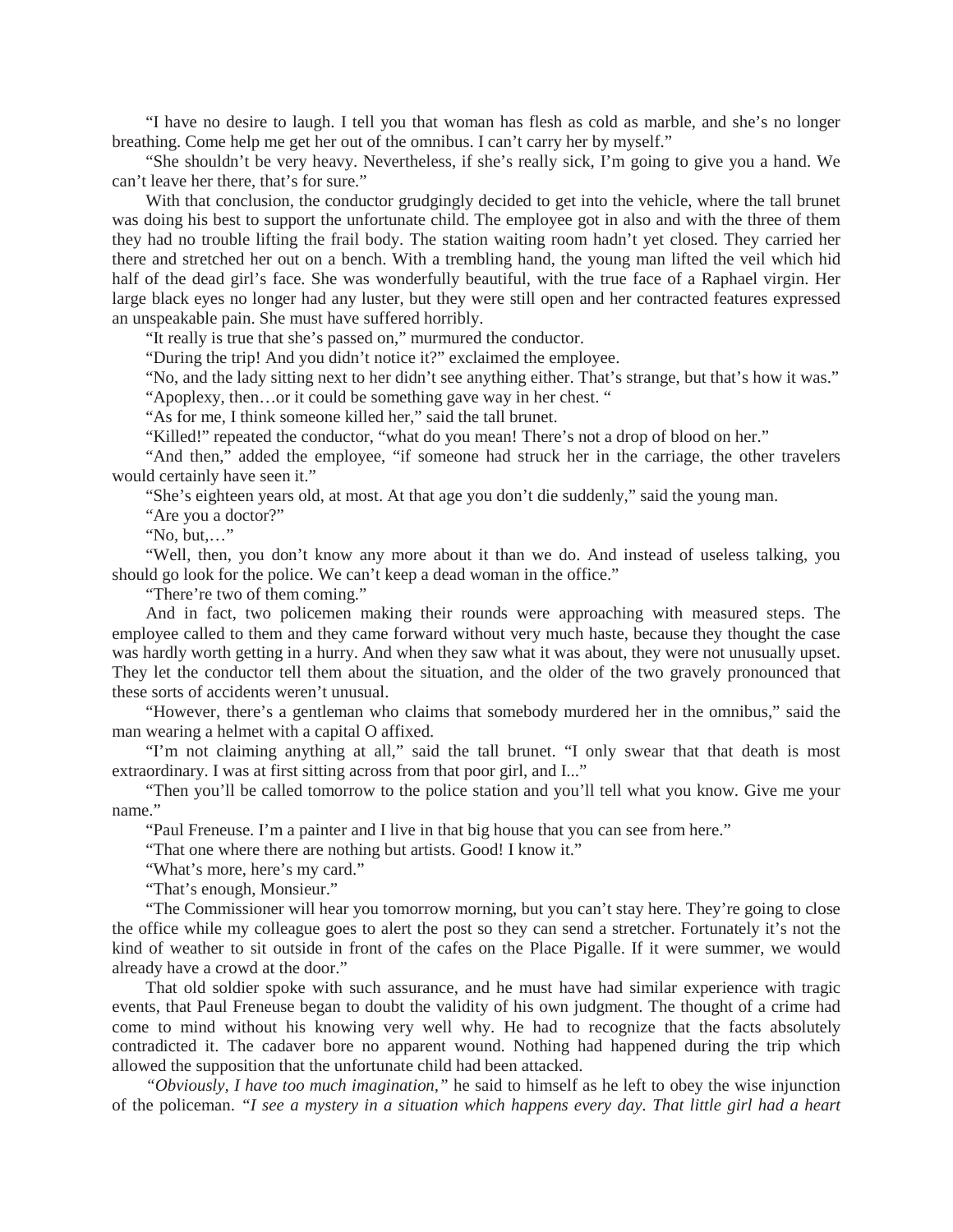*disease…, an aneurysm which broke and she was struck down. That was a pity because she was admirably beautiful. I can't do anything about it. I'd be very good and noble to waste my time opening an investigation about a simple short newspaper article. I have my painting for the Exposition at the Salon to finish. It's already too much that I interfered so as to be interrogated by a police commissioner to whom I have nothing serious to say. He'll very probably make fun of my extravagant ideas if I should decide to speak to him about the possibility of a murder…committed by whom, Bon Dieu? By that charitable lady I replaced at the corner of the Rue de Laval…and how?* 

*Without a doubt by breathing on her young neighbor...That's absurd! Life isn't snuffed out like a candle."* 

The employee was already closing the shutters and the younger of the policemen was running to find some men to carry the body. The other one had placed himself in front of the office door to send away the curious, if any presented themselves. The conductor, who was talkative, was explaining to him how at the departure he had noticed that the young girl already looked sick. The coachman had remained on his seat, and he was having a great deal of trouble holding back his horses, impatient to return to the company's depot.

"Do you need me any more?" asked Freneuse.

And as the policeman made him a sign indicating no, he started on his way to his dwelling, which wasn't far away. He hadn't taken three steps when he remembered having let his cane fall in the carriage. That cane was a pretty rattan one that one of his friends, an officer in the navy, had brought him from China, and he was fond of it. The omnibus was still there. He climbed in, and, as you could scarcely see, he lit a match so as not to have to feel about with his hands. The cane had rolled under the bench. In stooping down to pick it up, he saw a paper which had also fallen and a golden pin, one of those women use to hold on their hat.

"Well, look here!" he muttered, "The poor dead girl lost this. I'll have something left to remember her."

Paul Freneuse picked up the cane, the paper and the pin, put the cane under his arm, the paper and the pin in the pocket of his overcoat, slowly got out of the omnibus and went away without turning around, for fear the policeman might decide to call him back. He now thought no more about getting involved in the following events of that sad adventure. He was promising himself to rest easy if the Commissioner didn't require his testimony.

Paul Freneuse had talent and a great many likeable qualities, but he somewhat lacked continuity in ideas. His head got fired up too easily and grew cold again even more quickly. He constantly threw himself into the most risky conjectures, a little like children chase after all the butterflies that fly in front of them; but he soon tired of chasing wild dreams. When he had become himself again, he thought only about his art, about his work, and also a little about his pleasures, although he led a rather regular life.

So that evening he had just gone through very lively emotions and he was already calmer. He had constructed a whole novel about the death of a young girl, and this novel grew dimmer and dimmer in his mind.

He was eager to get home, to see his studio, and he was going straight there, when, in a café which stood out like a cape of land between the Rue Pigalle and the Rue Frochot, he saw one of his friends, an artist like himself, sitting at a table in front of an empty glass and a stack of saucers. The saucers indicated the number of beers absorbed by that thirsty painter. That friend was alone in the first section of the café, a sort of glass cage, where you were as much in view as if you were drinking outside. You had a perfect view of the people passing by. He recognized Freneuse. He began to make telegraphic signs to call him and Freneuse decided to go in, knowing full well that if he dared to continue on his way, comrade Binos was going to run after him.

His name was Binos, that beer amateur, mediocre artist, but incomparable talker, practical philosopher, lazy as a dormouse, busy with everything except painting, although he always had two or three paintings in progress; in short, the best fellow in the world, the most helpful, the most disinterested, and above all the most amusing.

Freneuse, who never agreed with him on any point, couldn't do without him, and gladly consulted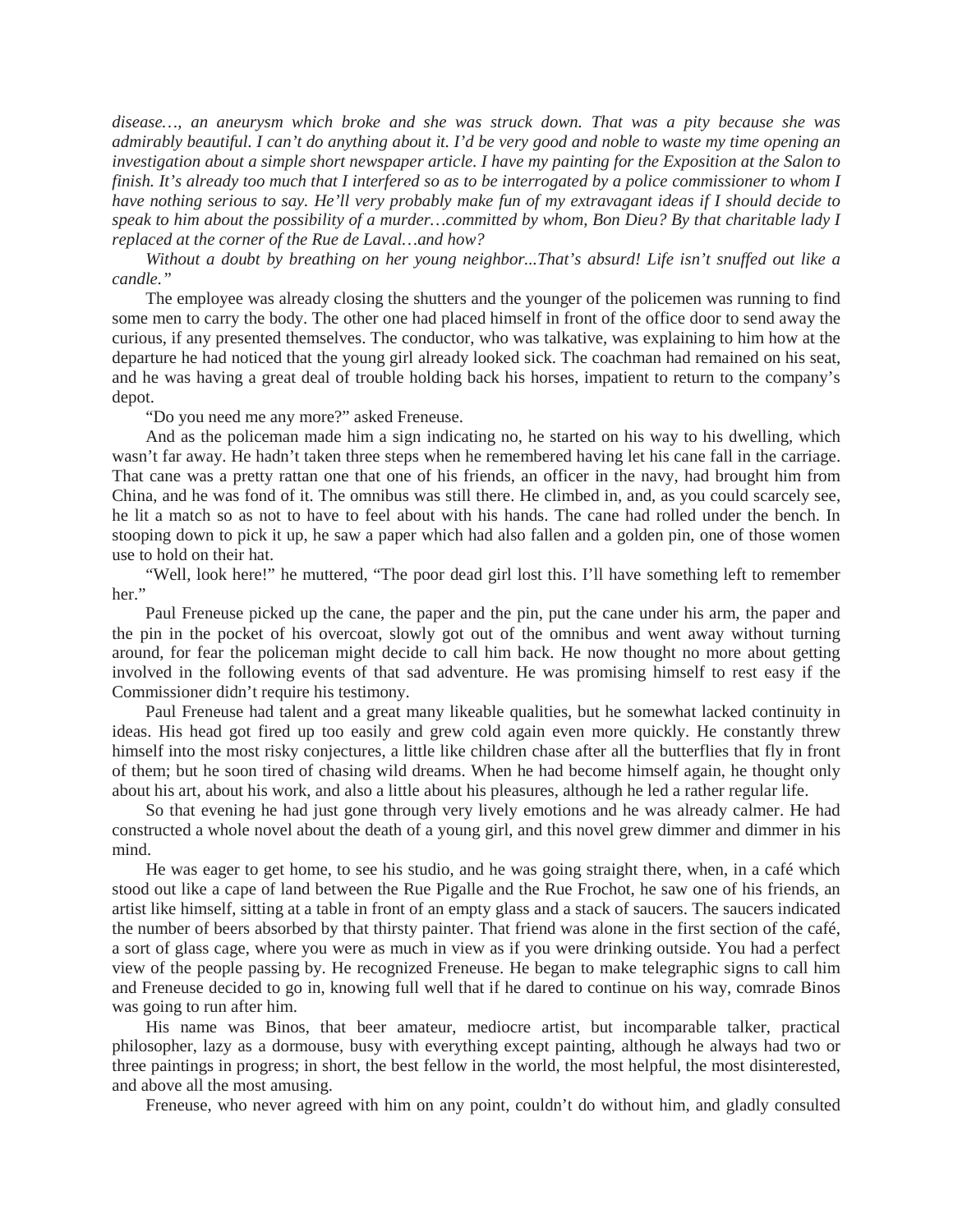him for the pleasure of hearing him contradict everything and go off into bizarre paradoxes.

"There you are!" Binos yelled to him. "I've been chasing you all evening. Where're you coming from?"

"From an expensive neighborhood. I had dinner at the house of one of my cousins who's an intern at the Piété and who lives on the Rue Lacépède," answered Freneuse.

"And you got off the bus at the Halles wine market, when you should've come back on foot through a wonderful freeze. You will never be anything but a bourgeois."

"A bourgeois if you like, but a strange thing has just happened to me."

"In the omnibus? I see what it was. You missed the connecting omnibus."

"Don't joke. This is very serious. Look down there at what's happening."

"Well, what? The conductor is holding forth in the middle of five or six loiterers in front of the office door."

"There is a dead woman in that office…a ravishing young woman who was traveling with me…across from me at first and then beside me."

"Did she give up the ghost in your arms?" asked Binos still joking.

"Almost. And nobody was aware that she'd died."

"What tale are you telling me there?"

"I'm telling the truth. It's the most extraordinary thing, so extraordinary that a while ago I had almost come to believe that the death was not natural."

"A mystery to solve. That's my business. I was born to be a policeman. I would show the cleverest Sûreté police a thing or two. Tell me the story and I'll give you my conclusions as soon as I know the facts<sup>"</sup>

"The facts! But there aren't any. Everything happened the simplest way in the world. When I arrived at the Boulevard St. Germain station, the young girl was already in the car. I noticed that she was pretty and I sat down facing her. A fat woman was seated to her right, a gentleman to her left…a gentleman if you want to call him that…he looked like a former national guard drummer."

"Good! That's already one suspicious man."

"Suspicious or not, before the omnibus left, he gave his seat to a lady who'd arrived late…a real lady, that one…elegantly dressed and not at all ugly, as well as I could judge through her little veil."

"If she didn't raise it, that was because she had a reason to hide herself. And she accepted, without hesitating, the courtesy of the individual you've just described to me? Do you know what that proves? That they know each other and that the thing was agreed on between them in advance. The man was holding the seat. The woman took it and she's the one who struck the blow."

"But there was no blow," Freneuse cried out.

"You think that because you didn't see anything," said Binos, who was following his idea with imperturbable persistence. "I maintain once more that that exchange of seats isn't natural. Now I have a basis; that's enough for me. Continue. It was the last bus, wasn't it?"

"Yes. I ran from the Rue Lacépède in order not to miss it."

"One more reason that the man didn't get off. If he stayed, it was because he didn't want to leave."

"He didn't stay. He climbed to the upper level."

"Several degrees below zero make a cold wind that cuts the face. I get the picture now; he perched himself up there because he wanted to be sure that his accomplice completed the operation."

"Not at all. The man stepped to ground at the entry to the Rue de la Tour-d'Auvergne, and the woman a little further on…at the corner of the Rue de Laval."

"That is to say, three minutes afterward. They wouldn't have had any trouble rejoining each other. I am sure that in getting off the man stopped an instant on the pavement so that the woman could see that he was leaving."

"No, but I noticed..."

"What?"

"That before coming down from the upper level the man gave three or four taps with his heel so strong that everybody in the interior heard them."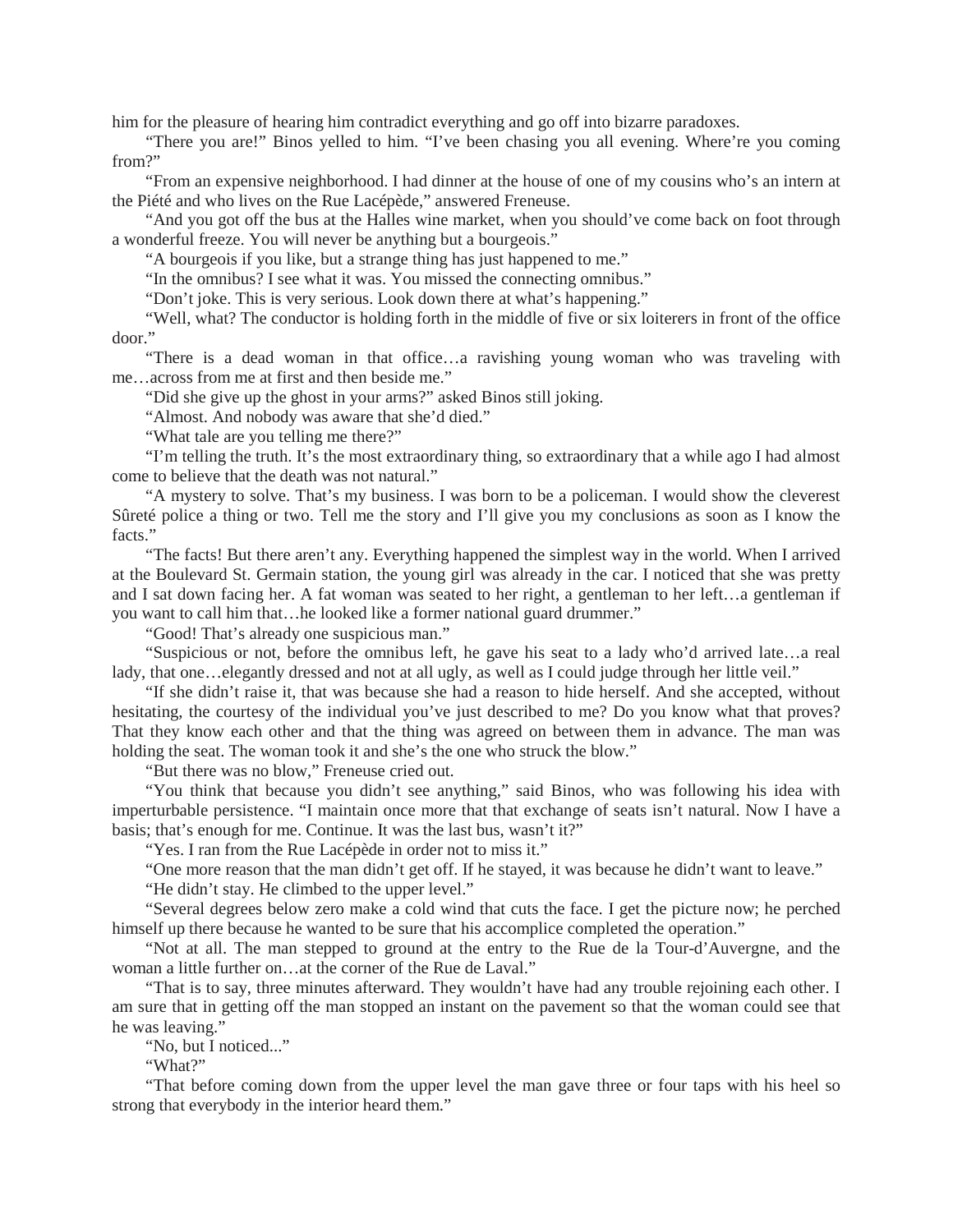"*Parbleu!* That was the signal."

"I admit that thought came to me."

"Ah! You see very well that you suspected them! Only you don't have the courage of your opinions."

"And you, when you start to ride an idea, you go a great deal too far. I admit, if you wish, that these people were in agreement, but not to kill an unfortunate girl they didn't know."

"How do you know?"

"I'm at least certain that she didn't know them, because she didn't do them the honor of looking at them. I'm rather inclined to think that the man was hoping at the beginning that the woman would pay him back for his courtesy by allowing him to accompany her. In getting on, she let her hand be squeezed."

"Better and better. I don't have the shadow of a doubt. That handshake meant: *Kill her!* "

"But you're crazy! I told you there wasn't the least incident during the trip."

"Well, the girl who's dead was living when she got in the omnibus, wasn't she?

"Oh! Very much alive. She was wearing a veil too, but her eyes were shining through the veil like two black diamonds."

"Good! And when she got here they were extinguished. When was it noticed that she had passed on?"

"I was the one who noticed it, at the moment when we arrived at the station in the Place Pigalle. For a short while she had been leaning her head on my shoulder, and I thought she was sleeping. I wanted to wake her, and..."

"What! On your shoulder! Then you were seated beside her? I thought that you were sitting across from her."

"The veiled lady who was her neighbor on her left supporting her from the Pont Neuf, thought as I did, that she was sleeping. When that lady got off on the Rue de Laval, she asked me to take her place. I didn't mind at all serving as a pillow for a young and pretty girl. The bench on her right was empty. I took it and the lady passed me a burden which seemed sweet to me."

"And you didn't find this sleep that nothing interrupted stupendous? Paul, my boy, you can dash off a genre painting quickly; but your naiveté goes beyond limits."

"I admit it; and, however...."

"The lady knew perfectly well that she was putting a cadaver in your care, and she wasn't holding her except to keep her from falling. She had judged by your face that you weren't aware of anything. As soon as she could, she left you to get out of it by yourself. That was pretty daring, what she did there, and she might have played you a very bad trick. How did you get out of it when you arrived?"

"Ah, that. Are you insinuating that they could've accused me of murdering the woman beside me?"

"He! He! More extraordinary things have happened."

"Come now! I've just spoken with the police who verified the death. The body didn't have even a scratch."

"Well! There come some men from the police station with a stretcher to take her away."

"They asked me my name, that's all."

"They asked you for your name, and you gave it?"

"No doubt about it. Why would I've hidden it? Besides, I couldn't do anything else."

"That's a reason. It's certain that if you'd refused to say who you were, your refusal would've seemed shady. They would've suspected you."

"Suspected of what? I've already told you that girl died with a ruptured aneurism. Everybody who saw her had no doubt in that regard. The police, the station employee, the conductor..."

"All these people are as competent, one as well as the other, in matters of death! Don't say stupid things. You know as well as I do that a doctor will examine the corpse and that only he can settle the question. And whatever he decides, you can expect to be called to the commissioner's office."

"All right, I'll go. And I'll be sure not to take you with me. With the things you imagine and with your logic, you would upset the head of the most sensible man. Ah! You would make a terrible Investigating Magistrate! You see crimes everywhere."